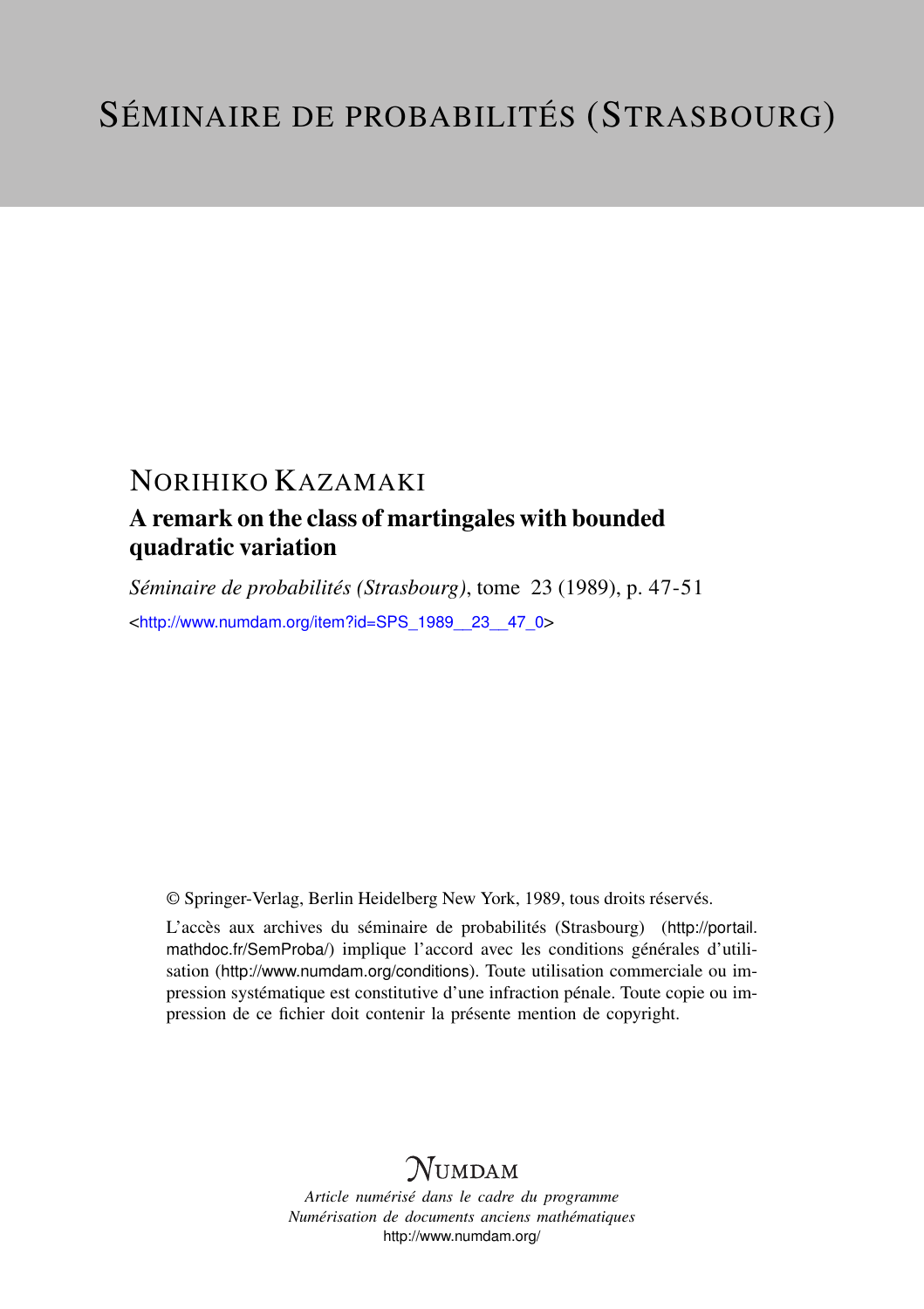#### A REMARK ON THE CLASS OF MARTINGALES WITH BOUNDED QUADRATIC VARIATION

N. Kazamaki

Let  $(\Omega, F, P)$  be a fixed probability space with a filtration  $(F<sub>+</sub>)$ satisfying the usual conditions, and consider the class  $H_{\infty}$  of all martingales M adapted to this filtration such that  $\langle M \rangle_{\infty} \in L_{\infty}$ .

The aim of this short note is to prove the following.

PROPOSITION 1. Suppose the existence of a predictable mobile time T such that P(T>0)>0. Then there exists a bounded continuous martingale which does not belong to the closure  $\overline{H}_{\infty}$  in BMO.

The definition of a mobile time is given in [1]: that is, it is a stopping time T such that for some continuous local martingale X we have  $\langle X \rangle$   $\langle \langle X \rangle$  on  $\{t \langle T\}$ . Recall that a uniformly integrable martingale M is said to be in the class BMO if

 $\|M\|_{BMO} = \sup_{T} \|E[(M_{\infty}-M_{T-})^{2} | F_{T}|]^{1/2} \|_{\infty} < \infty$ ,

where the supremum is taken over all stopping times T.

In order to prove Proposition 1, we need the next three lemmas.

LEMMA1. For MeBMO, let b(M) be the supremum of the set of b for which

$$
\sup\nolimits_{T} \|E[\exp\{b^2(\langle M\rangle_{\infty}-\langle M\rangle_{T-})\}|_{T}]\|_{\infty} < \infty.
$$

Then we have

This research was partially supported by the Grant-in-Aid for Scientific Research (No. 63540156), Ministry of Education, Science and Culture.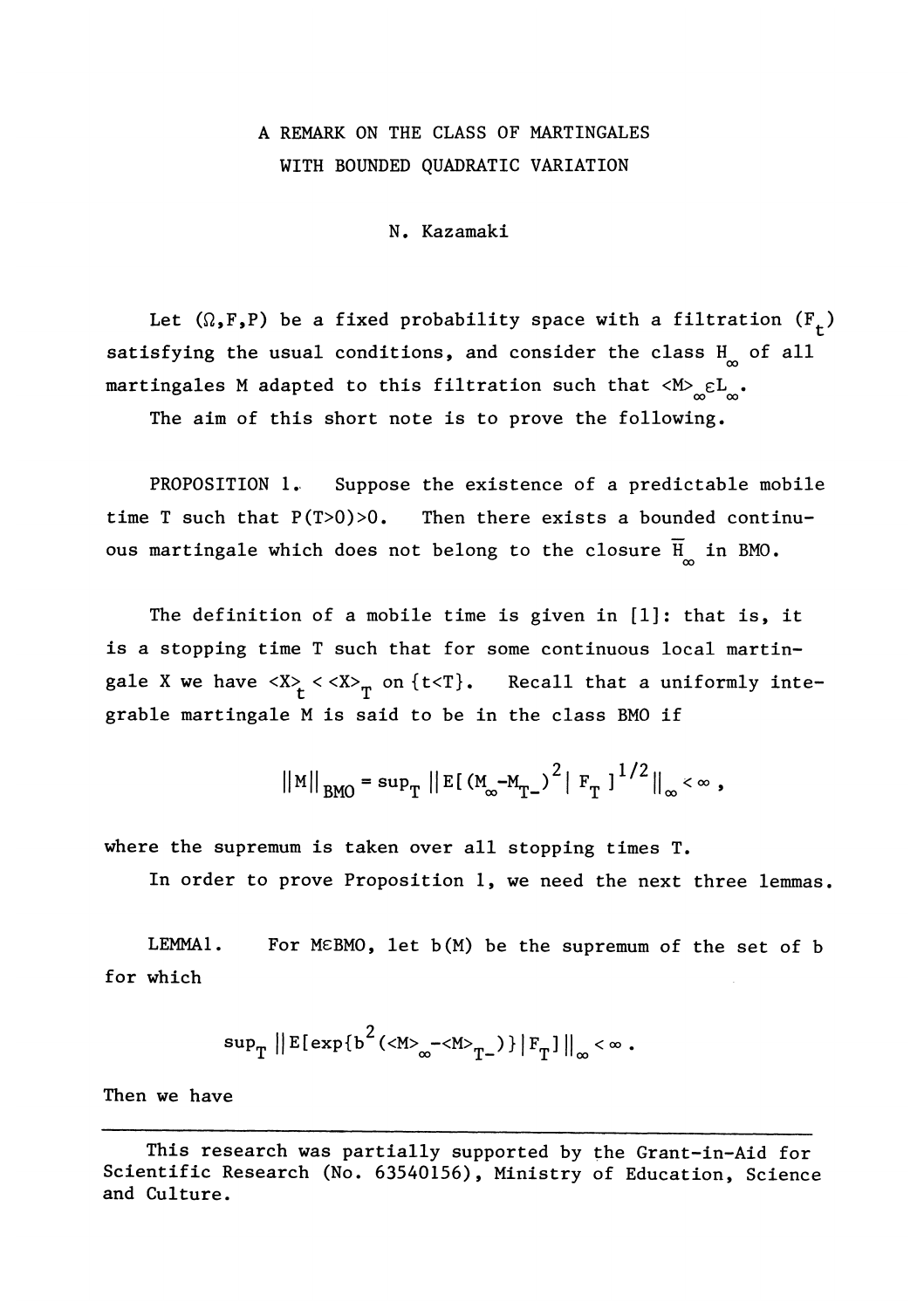$$
b(M) \geq \frac{1}{\sqrt{2} d(M,H_{\infty})} ,
$$

where  $d(M,H_{\infty})$  is the distance in BMO from M to  $H_{\infty}$ .

**PROOF.** Recall that, if 
$$
||X||_{BMO} < 1
$$
, then

$$
E[exp(_{\infty}-_{T})|F_{T}] \leq (1-||X||_{BMO}^{2})^{-1}
$$

for every stopping time T. This is well known as the John-Nirenberg theorem. Let now  $0 < b < 1 / {\sqrt{2} d(M,H_{\infty}) }$ . Then we have  $2b^2{\left\|\mathbf{M}-\mathbf{N}\right\|}^2_{\text{BMO}}$  < 1 for some NEH<sub>∞</sub>. Since  $\langle \mathbf{N} \rangle_{\infty} \leq C$  for some constant  $C>0$ , we find for  $s< t$ 

$$
\langle M \rangle_t - \langle M \rangle_s = \frac{1}{2} \left( \langle M - N \rangle_t - \langle M - N \rangle_s \right) + 2C.
$$

Then from the John-Nirenberg theorem it follows that

$$
E[\exp\{b^{2}(\langle M \rangle_{\infty} - \langle M \rangle_{T^{-}})\} | F_{T}] \leq e^{2b^{2}C} E[\exp\{2b^{2}(\langle M - N \rangle_{\infty} - \langle M - N \rangle_{T^{-}})\} | F_{T}]
$$
  

$$
\leq e^{2b^{2}C} (1 - 2b^{2} ||M - N||^{2}_{BMO})^{-1},
$$

which implies that  $b \leq b(M)$ . Thus the lemma is proved.

LEMMA 2. Let A be an increasing process such that  $A_t < A_\infty$  for every finite t. Then there exists a positive continuous increasing process U such that  $\int_0^\infty U_s dA_s = \infty$  a.s.

For the proof, see Lemma 2 in [1].

LEMMA 3. Suppose the existence of a predictable mobile time T>0 a.s. Then there exists a continuous local martingale L satis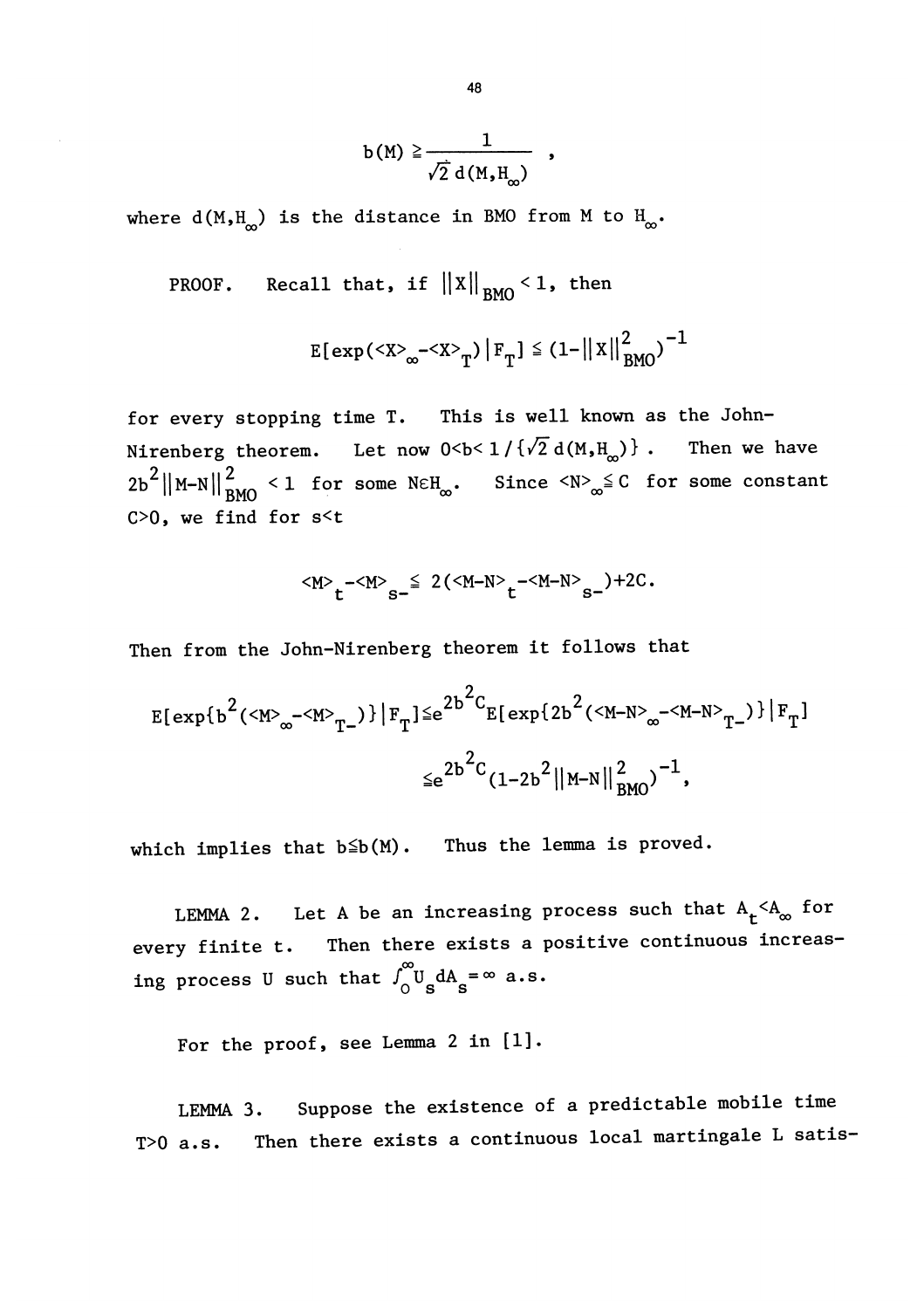fying  $\langle L \rangle_{\infty} = \infty$  a.s.

PROOF. By the definition of a mobile time, for some continuous local martingale X we have  $\langle X \rangle_t \langle \langle X \rangle_T$  on  $\{t \langle T\},\$  and, T being predictable, there is a sequence  $(T_n)$  of stopping times such that  $T_{n}$ <sup>+</sup>T a.s. and  $T_{n}$ <T for every n. Let now  $g_{n}$ : [n-1,n[+[0, $\infty$ [ be an increasing homeomorphic function, and set

$$
\tau_t = \max [ T_{n-1}, \min \{ T_n, g_n(t) \} ]
$$
 (te[n-1,n]).

Then  $(\tau_t)_{0 \leq t \leq \infty}$  is a continuous change of time such that  $\tau_0=0$ ,  $\tau_k=$  $T_k$  (k=1,2,...) and further  $\tau_t$  or every finite t. So, the prodefined by  $Y_{_{\mathsf{F}}}$  =X $_{_{\mathsf{T}}}$   $\,$  (O $\leq$ t $<$ ∞) is a continuous local martingale t over  $(F_{T_{L}})$ , and we have for every finite t

$$
\langle Y \rangle_t = \langle X \rangle_t \langle X \rangle_T = \langle Y \rangle_\infty .
$$

Thus from Lemma 2 it follows that  $\int_0^\infty U_s dY \rangle_s = \infty$  a.s. for some posicontinuous increasing

t Next, let  $\sigma_t = \inf \{ s : \tau_s > t \}$  and  $V_t = U_{\sigma_t}$ . As is easily verified, each  $\sigma_{\bf t}$  is a stopping time with respect to  $({\tt F}_{\tau})$ , so that  ${\tt V}_{\bf t}$  is  $\mathbb{F}_{\tau_{\mathcal{A}}}$  -measurable. However, since  $\tau_{\sigma_{\mathcal{L}}}$  it by the definition of  $\sigma_{\mathcal{L}},$  $\sigma_{\mathbf{t}}$  to the set of  $\mathbf{t}$ we find that  $V_t$  is in fact  $F_t$ -measurable. Thus the stochastic integral  $L_t = \int_0^t \sqrt{V_s} dX_s$  is well-defined. Since  $L_t = \int_0^t \sqrt{V_t} dY_s$ , we find

$$
\langle L \rangle_\infty \ge \langle L \rangle_\tau \underset{\sigma}{=} \int_0^\infty V_\tau \frac{d \langle Y \rangle}{s} s = \int_0^\infty U_{\sigma} \frac{d \langle Y \rangle}{s} s \quad .
$$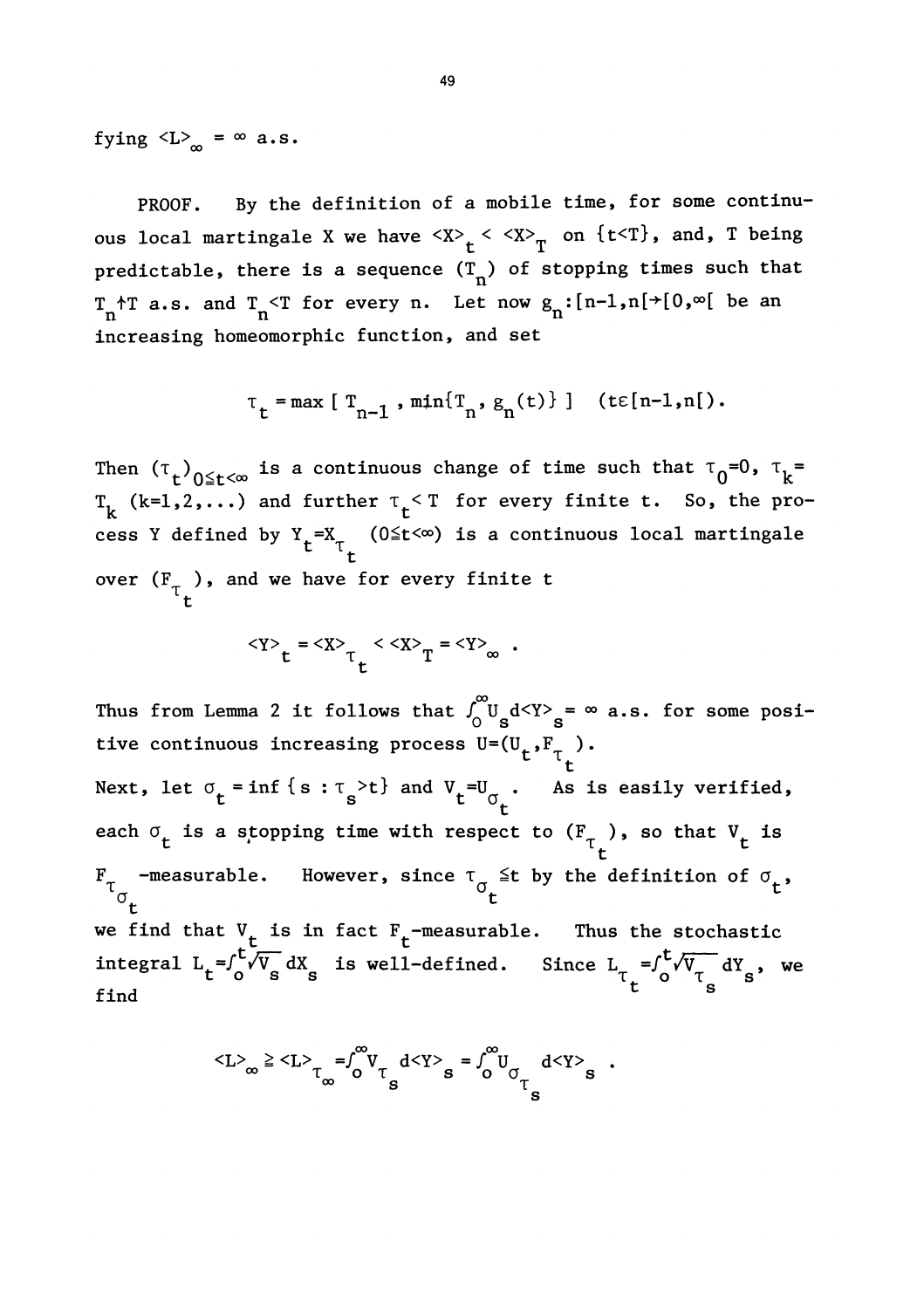Noticing that U is increasing and  $\sigma_{\tau} \geq$ s, we have in conclusion

$$
\langle L \rangle_{\infty} \geq \int_{0}^{\infty} U_{S} d \langle Y \rangle_{S} = \infty \text{ a.s.}
$$

This completes the proof.

PROOF OF PROPOSITION 1. Let T be a predictable mobile time such that  $P(T>0)>0$ . We may assume that  $T>0$  a.s, because there is no question on  ${T=0}$ . Then by Lemma 3 there exists a continuous local martingale L such that  $\langle L \rangle_{\infty} = \infty$  a.s. Let  $\theta_t = \inf\{s : \langle L \rangle_s > t\}$ and  $W_t = L_{\theta_t}$ . As is well known, the process  $W = (W_t, F_{\theta_t})$  is a one dimensional Brownian motion. Next, let  $\sigma = \inf \{ t : |W_t| = 1 \}.$ Note that  $\exp(\pi^2 \sigma/8)$  is not integrable. It is easy to see that  $\theta_{\sigma}$  is a stopping time with respect to  $(F_t)$ , and so the process  $M_t$ <br>=L<sub>+ A</sub> is a continuous local martingale over  $(F_t)$ . Recalling  ${}^{=L}L_{\lambda\theta_{\alpha}}$  is a continuous local martingale over  $(F_t)$ . that L is constant on the stochastic interval  $\left[\left[\mathsf{t}{,}\theta_{<\mathrm{L}>}\right] \right]$ , we find

$$
M_t = L_{\theta} \left(1 \right) \int_t^{\theta} e^{-W} \left(1 \right) e^{-W} \left(1 \right) e^{-W} \left(1 \right) e^{-W} \left(1 \right) e^{-W} \left(1 \right) e^{-W} \left(1 \right) e^{-W} \left(1 \right) e^{-W} \left(1 \right) e^{-W} \left(1 \right) e^{-W} \left(1 \right) e^{-W} \left(1 \right) e^{-W} \left(1 \right) e^{-W} \left(1 \right) e^{-W} \left(1 \right) e^{-W} \left(1 \right) e^{-W} \left(1 \right) e^{-W} \left(1 \right) e^{-W} \left(1 \right) e^{-W} \left(1 \right) e^{-W} \left(1 \right) e^{-W} \left(1 \right) e^{-W} \left(1 \right) e^{-W} \left(1 \right) e^{-W} \left(1 \right) e^{-W} \left(1 \right) e^{-W} \left(1 \right) e^{-W} \left(1 \right) e^{-W} \left(1 \right) e^{-W} \left(1 \right) e^{-W} \left(1 \right) e^{-W} \left(1 \right) e^{-W} \left(1 \right) e^{-W} \left(1 \right) e^{-W} \left(1 \right) e^{-W} \left(1 \right) e^{-W} \left(1 \right) e^{-W} \left(1 \right) e^{-W} \left(1 \right) e^{-W} \left(1 \right) e^{-W} \left(1 \right) e^{-W} \left(1 \right) e^{-W} \left(1 \right) e^{-W} \left(1 \right) e^{-W} \left(1 \right) e^{-W} \left(1 \right) e^{-W} \left(1 \right) e^{-W} \left(1 \right) e^{-W} \left(1 \right) e^{-W} \left(1 \right) e^{-W} \left(1 \right) e^{-W} \left(1 \right) e^{-W} \left(1 \right) e^{-W} \left(1 \right) e^{-W} \left(1 \right) e^{-W} \left(1 \right) e^{-W} \left(1 \right) e^{-W} \left(1 \right) e^{-W} \left(1 \right) e^{-W} \left(1 \right) e^{-W} \left(1 \right) e^{-W} \left(1 \right) e^{-W} \left(1 \right) e^{-W} \left(1 \right) e^{-W} \left(1 \right) e^{-W} \left(1 \right) e^{-W} \left(1 \right) e^{-W} \left(1 \right)
$$

from which it follows that  $|M| \leq 1$ . On the other hand, we have  $\langle M \rangle_{\infty} = \langle L \rangle_{\theta} = \sigma$ , so that  $\exp(\pi^2 \langle M \rangle_{\infty} / 8)$  is not integrable. Then  $b(M) \leq \pi/\sqrt{8}$  by the definition of  $b(M)$  and so we have  $d(M,H_m) \geq 2/\pi$  by Lemma 1. This completes the proof.

We can also verify, under the same assumption as in Proposition 1, that  $H_{\infty} L_{\infty} \neq \emptyset$ .

As a corollary to Proposition 1, we shall remark that a change of law gives sometimes rise to a morbid phenomenon. For that,let M be a local martingale such that the solution Z of the equation  $Z_t = 1 + \int_0^t Z_{s-} dM$  is a uniformly integrable positive martingale, and